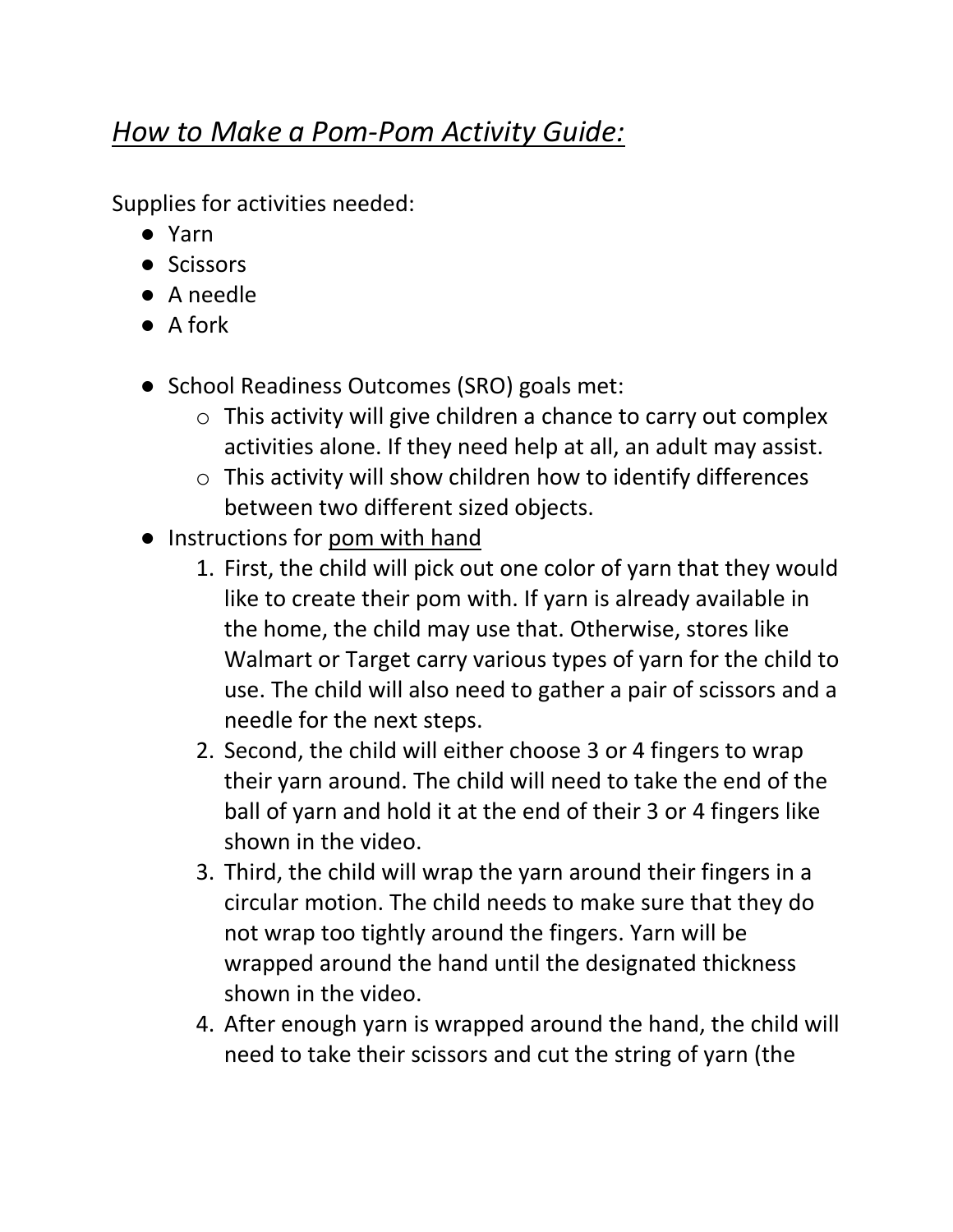yarn will need to be ended at the edge of the 3 or 4 fingers like at the beginning of the wrapping).

- 5. Once the yarn is cut, an additional string of yarn will need to be cut to tie it all together. The string will need to be about 12-16 inches long (the child can use a ruler or the forearm for measurement).
- 6. The child will take the additional string and poke it through the center of the wrapping on the hand and then an additional extra time for support (further demonstration is shown in the attached video). Then, the yarn can slowly be removed from the hand to tie knots. The child will tie 2-3 knots super tightly so the yarn does not come out.
- 7. After the knots have been tied, the child will take one finger and poke it through the center of the yarn loops. The child will take their scissors and cut in the middle of the yarn loops to create two "sides" of yarn. Some loops may not be cut in the first round of cutting, so the child can go back and cut the extra loops until all are cut.
- 8. After two "sides" of yarn have been made, the child can fluff out the pom and fluff out the extra pieces of yarn. The pompom can be turned upside down to get rid of the extra pieces easier. If the child chooses, the strips of yarn can be trimmed to be even with each other.
- 9. The pom-pom can be tied onto a hat, used as a keychain, or any way the child wishes to use it!
- Instructions for pom with fork
	- 1. Follow the instructions for the "pom with hand" from steps 1-5. Step 5's additional string of yarn can be cut slightly shorter, about 10-12 inches. Additionally, in substitute of a hand, a fork will be used.
	- 2. The additional string of yarn will need to be threaded through a needle to poke through the center of the yarn wrapped around the fork. Once the needle is through, the